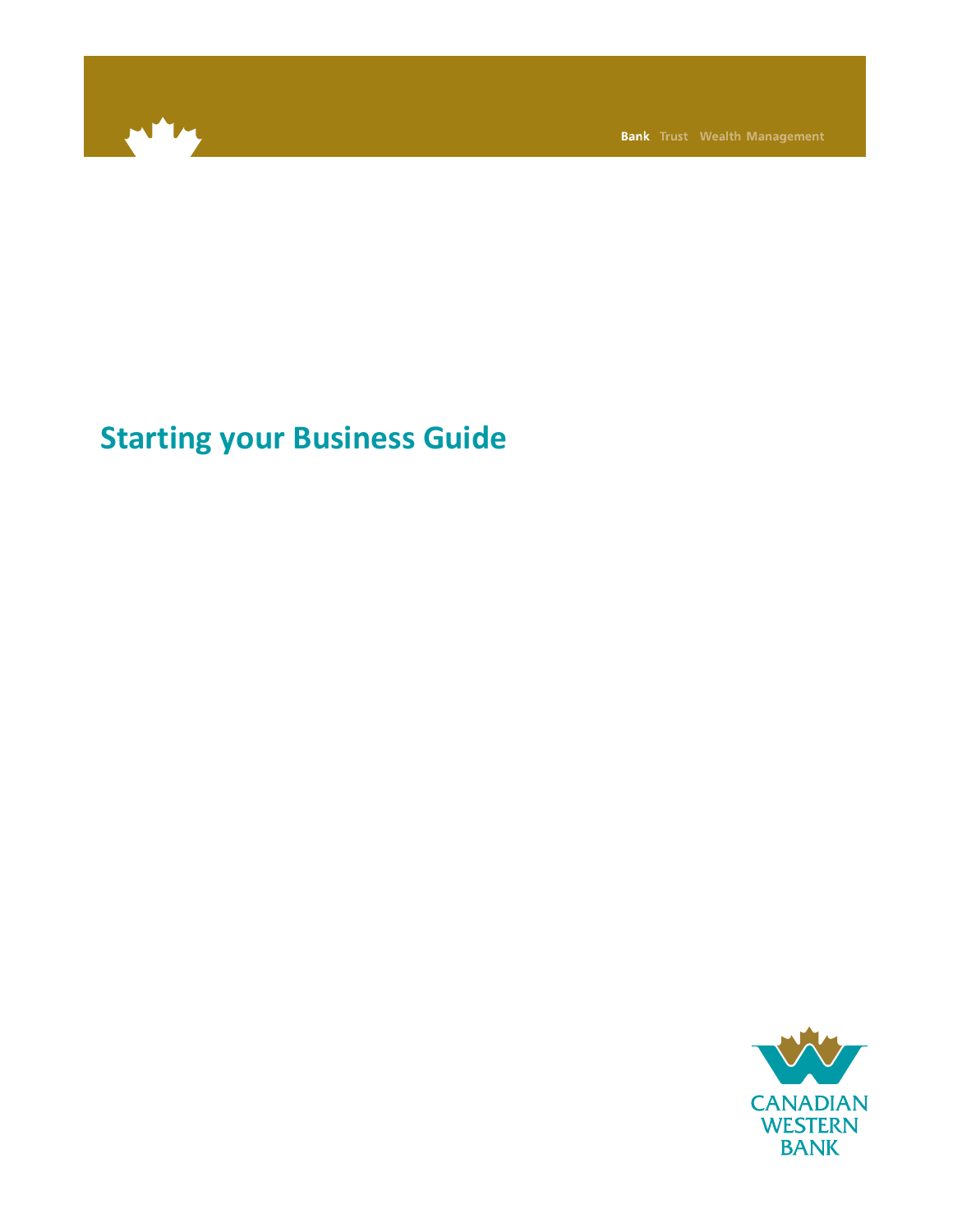

The material in this document is intended to provide only general information to Canadian Western Bank's clients and the public, and not for the purposes of providing professional advice. Canadian Western Bank shall accept no responsibility for any loss which may arise from the use of or reliance upon this document. You should contact your own legal and financial advisors prior to commencing any business venture

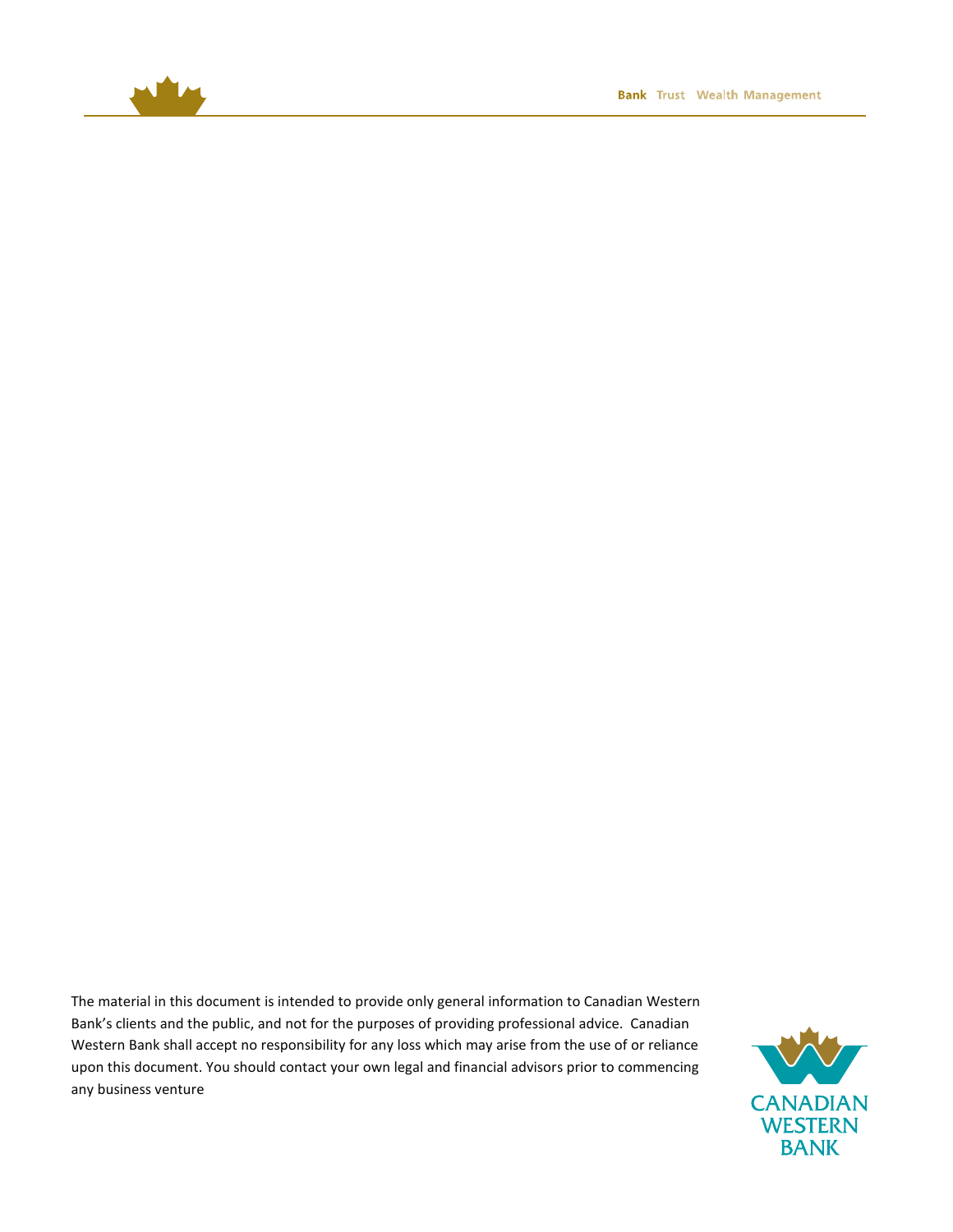# Table of Contents

| 1. Start with yourself                            | 1 |
|---------------------------------------------------|---|
| 2. Do your research                               | 2 |
| <b>Research your business concept</b>             | 2 |
| <b>Identify your target market</b>                | 3 |
| <b>Know your competitors</b>                      | 3 |
| <b>Understand the regulatory environment</b>      | 4 |
| 3. Register your business                         | 4 |
| <b>Determine your business structure</b>          | 4 |
| <b>Choose a business name</b>                     | 5 |
| <b>Obtain registrations, permits and licences</b> | 5 |
| <b>Insure yourself</b>                            | 5 |
| 4. Pick the people and place                      | 6 |
| <b>Assemble your team</b>                         | 6 |
| <b>Identify your location and facility needs</b>  | 7 |
| 5. Prepare a marketing plan                       | 7 |
| 6. Crunch the numbers                             | 8 |
| <b>Identify financing opportunities</b>           | 8 |
| 7. Develop a schedule                             | 9 |
| 8. Write your business plan                       | 9 |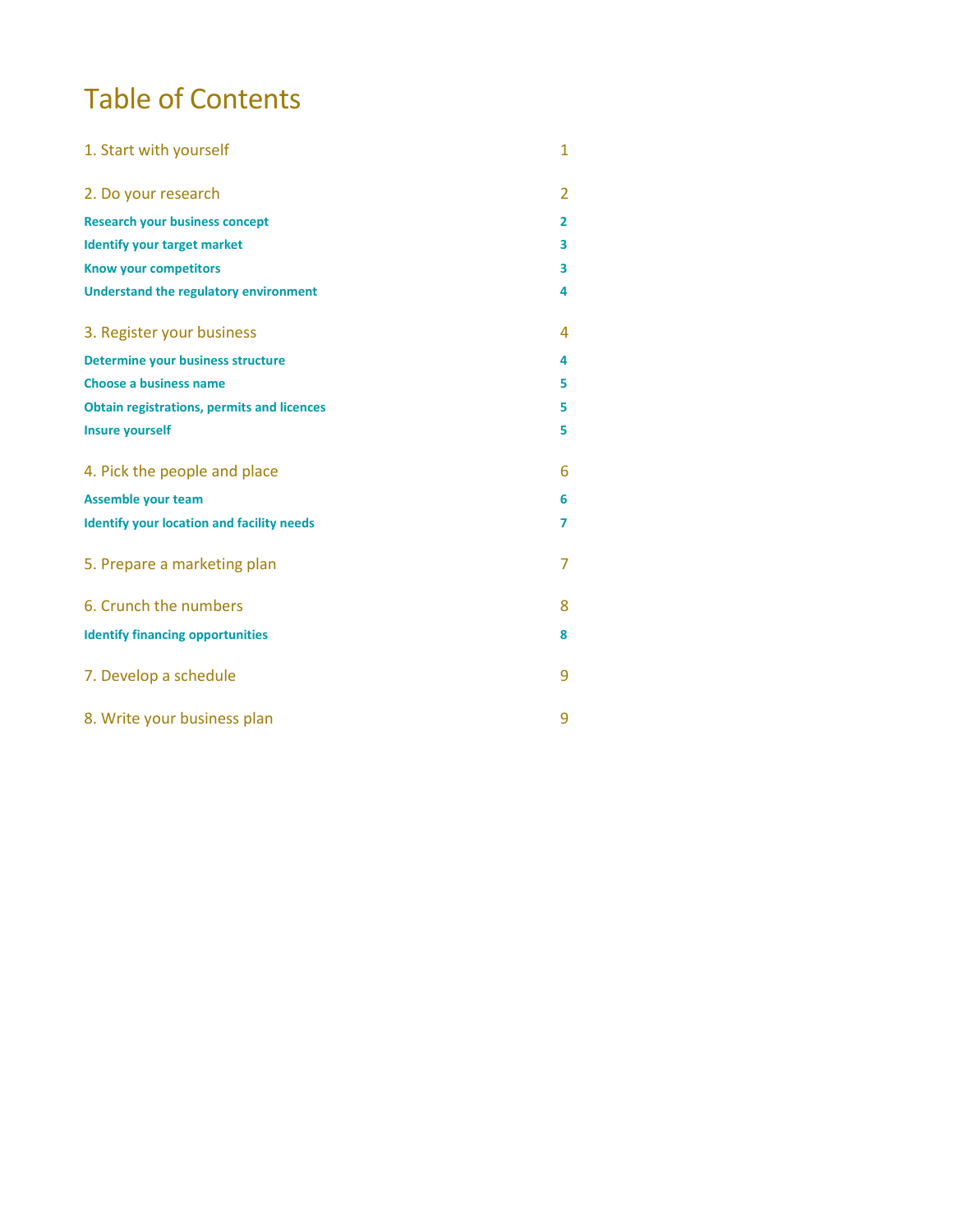

If you're going to start a business, you'll need a business plan to guide you through the process.

This guide outlines key points to consider and provides guidance on the types of information you will need to write your business plan.

There are eight things every entrepreneur should do before launching a business:

- 1. Start with yourself
- 2. Do your research
- 3. Register your business
- 4. Pick the people and place
- 5. Prepare a marketing plan
- 6. Crunch the numbers
- 7. Develop a schedule
- 8. Write your business plan

This guide together with ou[r How to Write a Business Plan](http://cwbank.cwb.local/%7E/media/cwb/documents/how%20to%20write%20a%20business%20plan.ashx) guide will help you tackle these eight things and start putting your plan down on paper.

## <span id="page-3-0"></span>1. Start with yourself

Many people dream of running their own business and believe that they have the tools to be an entrepreneur. It requires a great deal of energy and commitment, along with a tolerance for risk. If you've never run your own business, you need to start your planning process with an honest personal assessment. Are you the right person to start and run this business?

#### **Ask yourself:**

- Do you have the time, the skills and the passion?
- Are you comfortable with risk?
- Do you cope well with stress?
- Are you a confident, "take charge" person?
- Are you able to learn from failures, pick yourself up and keep going?
- Do you always give 100%?
- Do you enjoy challenges and new initiatives?
- Do you love being your own boss?
- If you have a family, do they support this venture?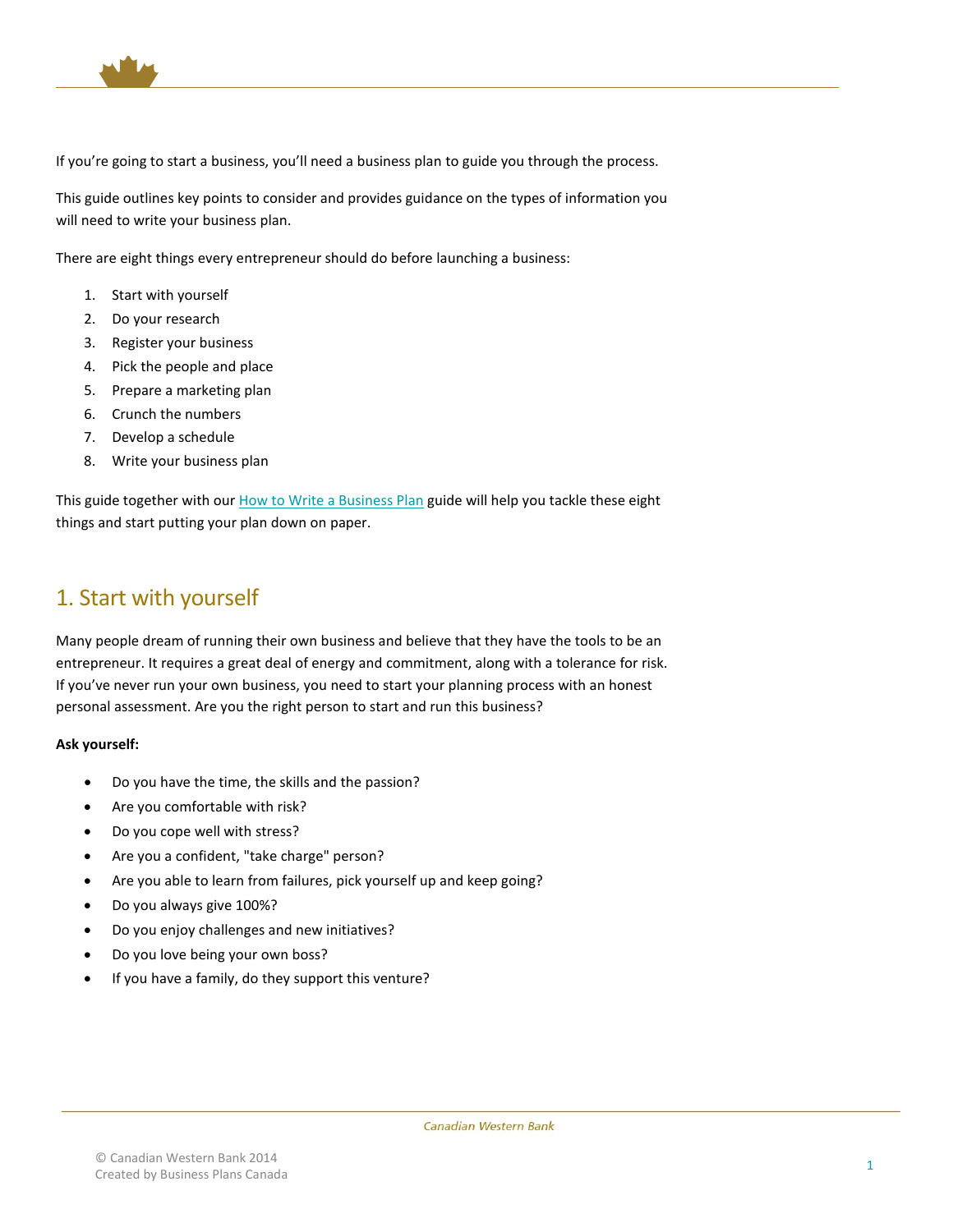

Running a business requires a very wide range of skills. You will be strong in some areas and may need help in others. You won't have time to do everything you're capable of, so you need to decide where to focus your energy.

Don't forget to also outline your financial assets and liabilities. This information is critical in evaluating your financial ability to own and operate a business.

# <span id="page-4-0"></span>2. Do your research

### <span id="page-4-1"></span>**Research your business concept**

Before you begin the process of writing your business plan, you need to know that your business concept is solid and has a strong potential market.

#### **Ask yourself:**

- Does your idea "have legs"?
- Is somebody else already doing it?
- Can you do it better? Why?

While you are researching your idea, make notes on the key points and where you found your information. These notes will help when you go to write your business plan.

Direct competitors in your area are not likely to help you with your research and you may not want to let them know about your plans. Similar businesses in other cities might be willing to help with your research.

Look for information on the size and trends in your industry. Identify key points such as why it's growing, how it's changing and forecast the demand for your product or services. Also, look at who your direct and indirect competitors are and what market share they have. Search the internet for professional associations connected to your industry, as well as research reports and articles. The Industry Canada website provides industry information on a national basis, as well as related trade statistics. Additional information can be found through public and postsecondary libraries.

**TIP**

Identify all the business resources you can find in your area that offer information and networking opportunities. This may include business incubators, business advisory services, economic development offices, Chambers of Commerce, professional or industry associations, and mentoring groups. Professionals with a general background like bankers, lawyers or accountants can also be valuable contacts. Informal networking can be helpful in learning about the business environment in your community.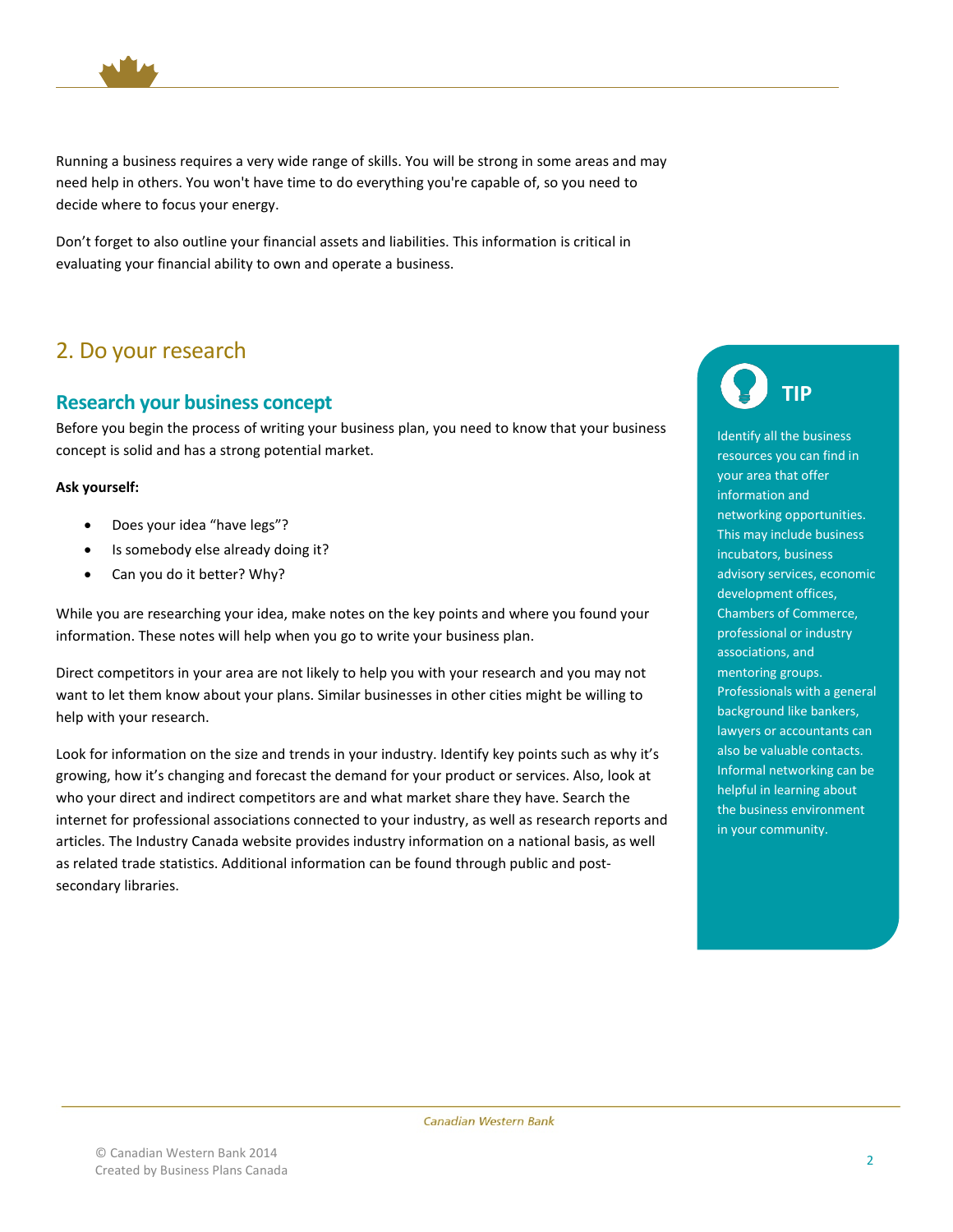

### <span id="page-5-0"></span>**Identify your target market**

Who do you expect will buy your service or product? This is your target market.

While researching information on industry trends look into customer demographics. Be sure you have the right mix of customers in your business area. Statistics Canada, municipal governments and economic development agencies are good sources of demographic information. Some cities even have information broken down by neighbourhoods.

Is there a strong demand for your product or service? If you require a few high volume customers, such as major clients for a consulting business or buyers for wholesale goods, identify potential customers and, if possible, determine that they are interested in your product. Consider the risk associated with relying on a single or a few clients and suppliers. You may want to develop a risk mitigation strategy. For example, you could have some form of agreement for future services if you are focusing on a small and clearly identified customer group. You may also want to develop a secondary client or supplier list so you have options if you lose a primary customer or suppliers.

Target market research is industry specific. If you are in the resource-based industry your market is probably other businesses. Trade association research and even networking can be costeffective ways to research your target market. If you are providing a product or service to the public you might want to go and talk to potential clients or use social media to conduct target market research. Focus-groups and surveys may be a good source of information but can be expensive and time consuming. Understand both the costs and the benefits of these methods before proceeding.

### <span id="page-5-1"></span>**Know your competitors**

Identify all of your competitors, and then focus on those who compete most directly with your product or are physically nearest to your market. Analyze their business. What are their strengths and weaknesses? What are their products and services like? Check their websites to see what kinds of comments are made about their products or services.

Competitor information can be found in local directories, competitor publications (website, brochures, etc.), business and trade publications, the Canadian Business Database, social networking sites and news media.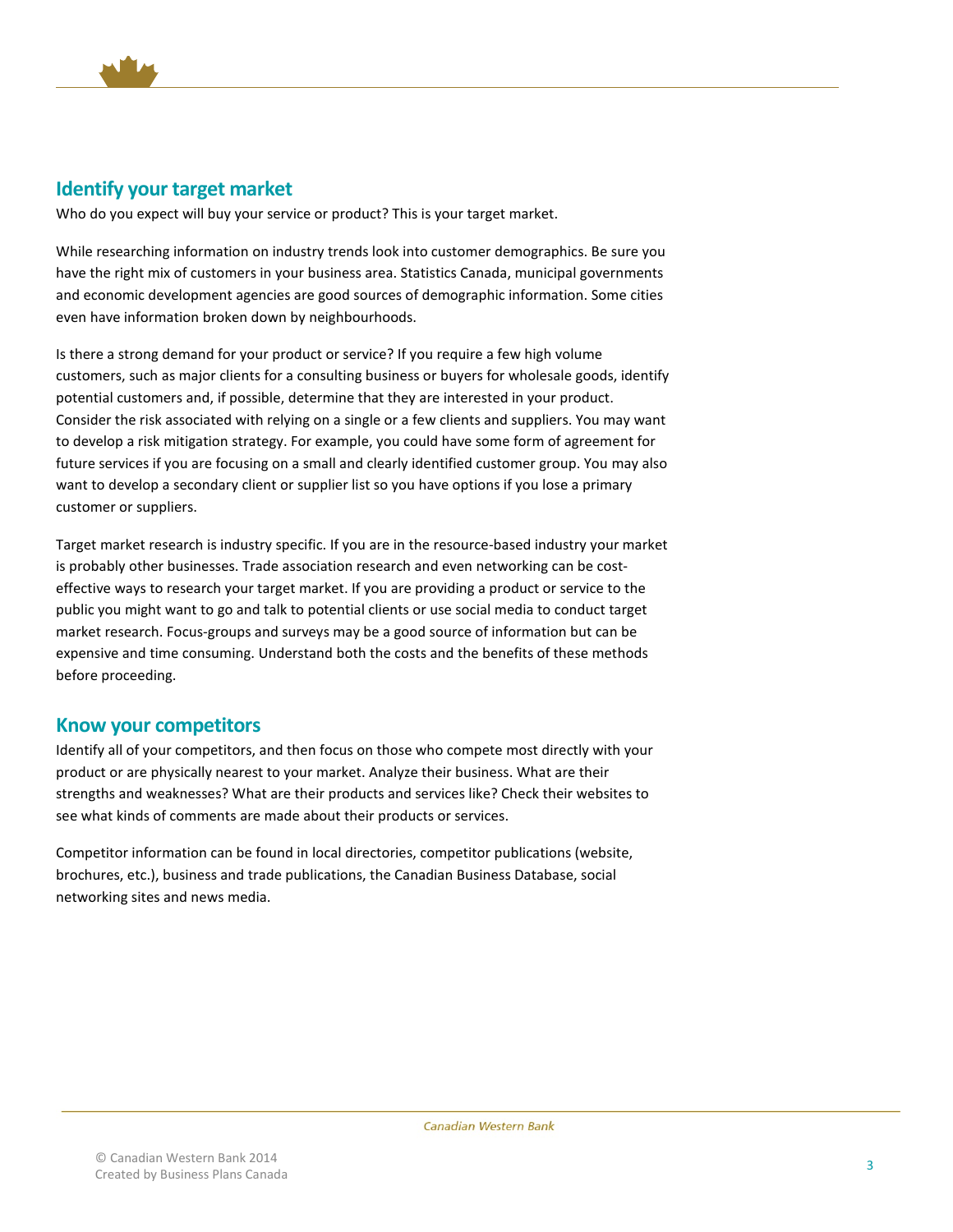

### <span id="page-6-0"></span>**Understand the regulatory environment**

Every business has some legal requirements ranging from procuring a municipal business licence to following provincial employment standards. Learn about how you can meet all the requirements that will apply to your business. It could take substantial time to acquire licences, permits or qualifications, so factor these time frames into your implementation plan.

## <span id="page-6-1"></span>3. Register your business

### <span id="page-6-2"></span>**Determine your business structure**

Are you going to register as a Sole Proprietorship, a Partnership, a Limited Partnership, or an Incorporated Company?

- **Sole Proprietors** are fully responsible for all debts and obligations related to their business and keep all profits. This is the fastest and easiest way to incorporate but your liability is unlimited, and your company's income is taxed at your personal tax rate.
- Partnerships are similar to sole proprietorships, except that they are owned by partners, who usually have drawn up a legal partnership agreement. Again, this is quite fast and easy to set up, but one down side is that you will be financially responsible for your partner's decisions as well as your own.
- **Limited Partnerships** are usually available to groups of professionals (such as lawyers). Limited partners do not participate in managing the company and are only liable for the amount of money they invest. Limited partnership rules vary from province to province.
- **Corporations** can be registered federally or provincially. They are more expensive and complex to incorporate and have more reporting requirements. Among the advantages are that owners are not personally liable for businesses debts, the corporation can be sold, and it is easier to raise capital.

Determine the legal, financial, tax and operational implications of the business structure options in your province. There are both provincial and federal requirements. The structure you decide on will depend on your business type, its' size and the investors who may be involved.

A good resource is the small business website provided by your provincial government. It will provide you with information on the types of business structures. Before you decide how to structure your business ask for guidance from your lawyer, accountant or financial advisor.

**TIP**

The New West Partnership Trade Agreement is a partnership between Saskatchewan, Alberta and British Columbia that makes it easier for business corporations, limited partnerships, limited liability partnerships and co-operatives to do business across the three provinces. If you are incorporating in one of those three provinces, you can also register extraprovincially in the other two provinces at the same time.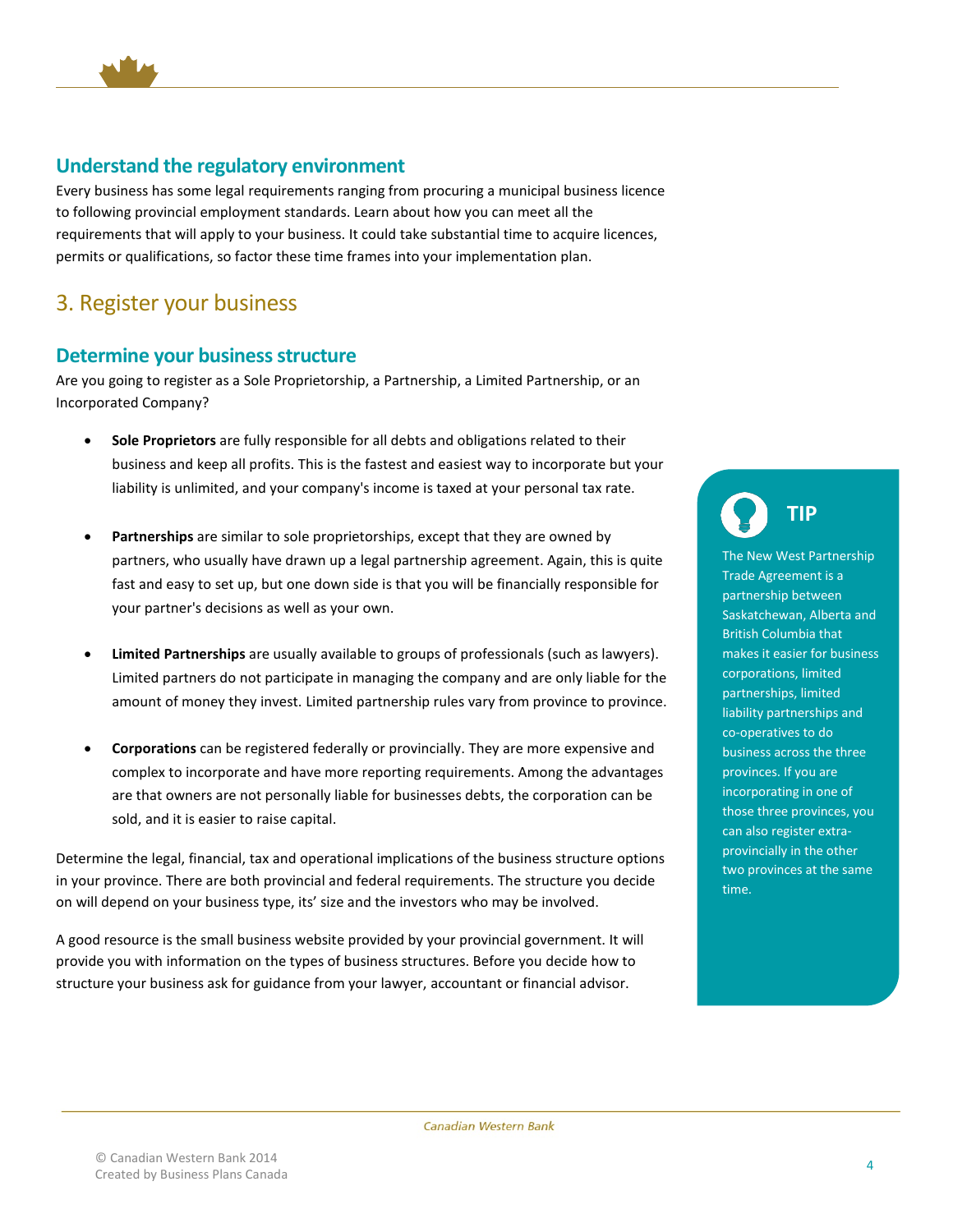

#### <span id="page-7-0"></span>**Choose a business name**

Choosing your business name can be a big decision. The name must be unique and approved by the jurisdiction where you are registering your business. In some provinces you are required to include terms such as Ltd. (limited) or Inc. (incorporated) with your name. You will need to know your structure before registering. Start with several name options, in case your first choice is turned down.

#### <span id="page-7-1"></span>**Obtain registrations, permits and licences**

You need to determine what other registrations and permits are required for your business. You will need to obtain a federal business number for GST and taxes, register with your provincial workers compensation board and purchase municipal business licences.

An accountant familiar with your industry can help you determine the licenses, registrations and permits needed.

You will need to set up a bank account, a payroll process and perhaps a merchant card processing service. Canadian Western Bank has a complete business banking product offering, including:

- business bank accounts to fit your unique needs;
- Customer Automated Funds Transfer (CAFT), our Electronic Funds Transfer (EFT) service to help you manage your payroll, and;
- credit and debit card processing services through Moneris® Solutions.

#### <span id="page-7-2"></span>**Insure yourself**

Determine the type of insurance coverage needed for your business. There are variations on insurance requirements between industries. Ensure that you are getting quotes for the right type of insurance. Most businesses carry general business liability insurance to cover their assets and many industries also have additional specialized insurance needs. For example, manufacturing companies carry product liability insurance. Companies that provide personal services, such as spas, need professional liability insurance for each individual staff member as well as the business as a whole.

**TIP**

You will need an approved business name and supporting legal documentation before you can open a business bank account.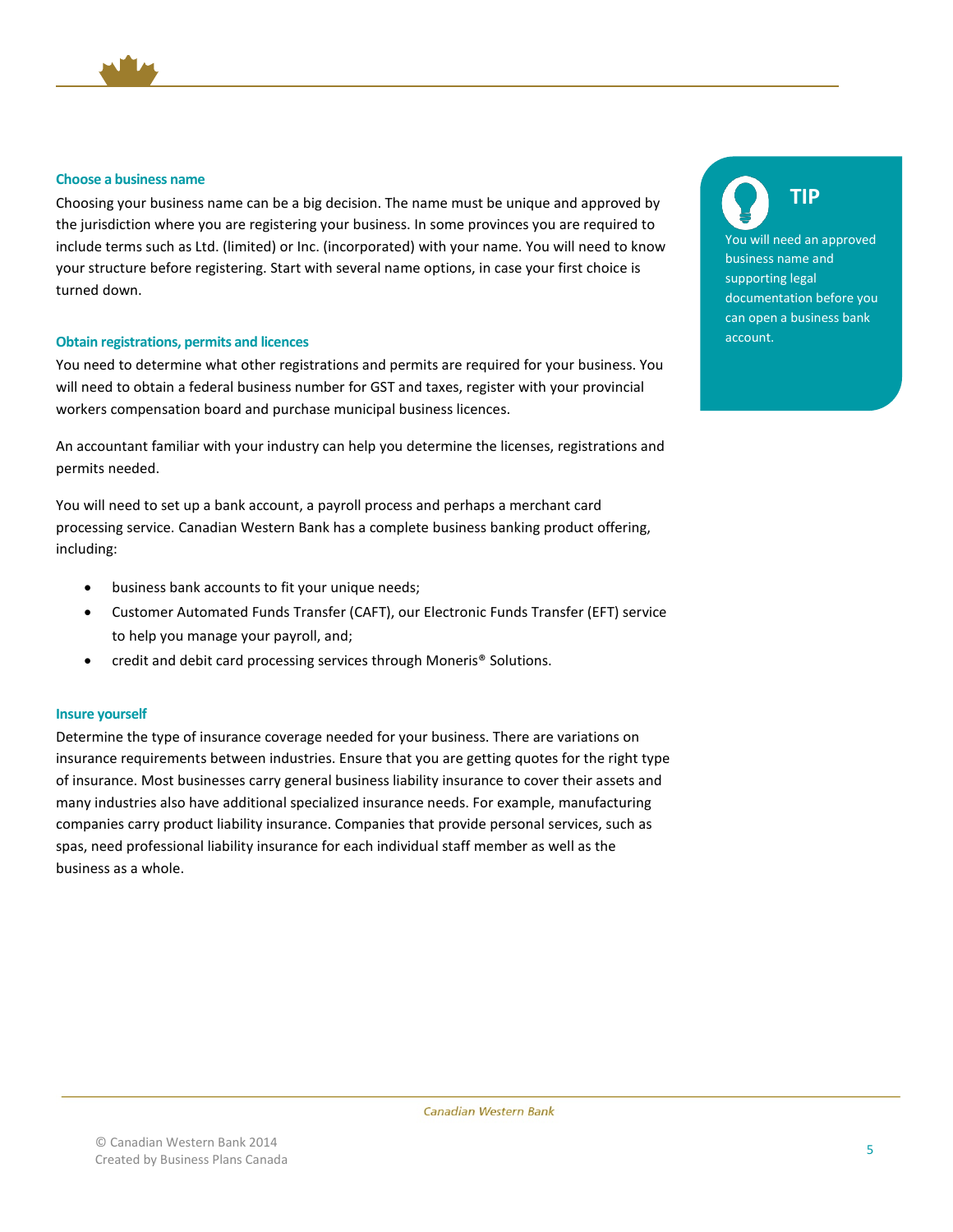

# <span id="page-8-0"></span>4. Pick the people and place

### <span id="page-8-1"></span>**Assemble your team**

Who are the key people you need to operate your business? Consider the following key people:

- **Partners:** You may have working partners contributing cash or in-kind equity to the venture. You might also have partner companies who will work with your business.
- **Suppliers:** If you will need strong relationships with key suppliers, identify them and make sure they have the capacity to meet your requirements.
- **Clients**: If your business will rely on a small number of major clients, you need to determine whether they are interested in your product and willing to purchase it from your company.
- **Mentors**: Mentors can be invaluable sources of wisdom and encouragement. You may already have colleagues who can advise you. If not, a number of industry associations have mentoring programs. There are also special mentoring programs available for groups such as young entrepreneurs, women and new immigrants. Consider setting up a formal or informal advisory board to meet periodically and review challenges or opportunities facing your business.
- **Staff:** If you require key staff with specialized skills, identify these potential employees before you launch. If you need to train staff, consider how you will deliver training, how long it will take and the costs. Determine if there are labour shortages in your business area. If there are shortages, develop strategies for how you will find employees.
- **Professional advisors:** You will probably need professional advisors at some point. When selecting an accountant, lawyer, financial advisor, architect or engineer it's worth taking the time to find competent people you can trust.
- **Consultants**  In some cases it can be better and more cost effective to hire an expert rather than try to do everything yourself. Specialized services might include marketing, branding, web development, human resources and computer systems. More on making the decision to hire outside help or do the work yourself is available in ou[r Build versus](http://cwbank.cwb.local/%7E/media/cwb/documents/build%20versus%20buy.ashx)  **[Buy](http://cwbank.cwb.local/%7E/media/cwb/documents/build%20versus%20buy.ashx)** guide.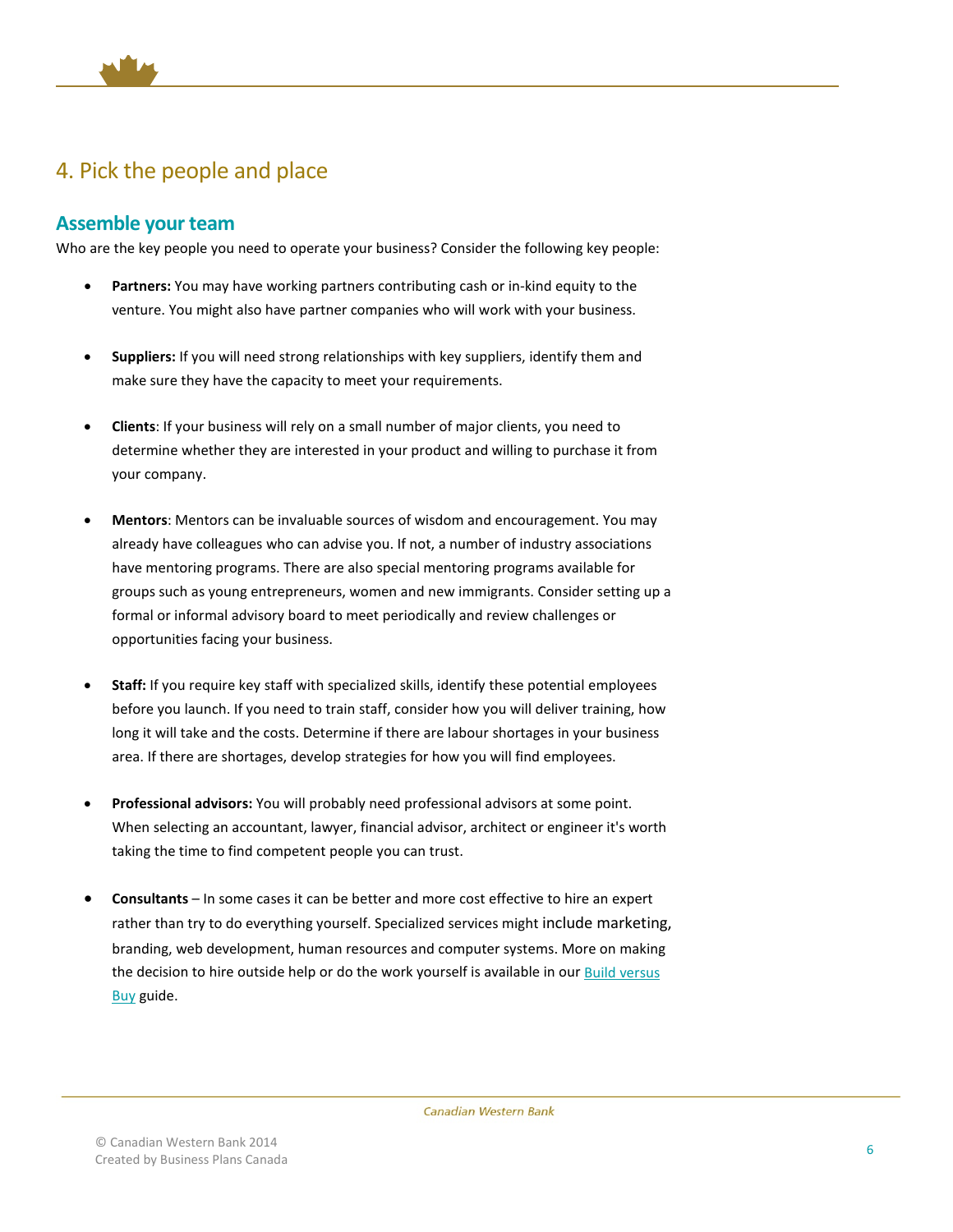

### <span id="page-9-0"></span>**Identify your location and facility needs**

Location and facility choice are key elements in your planning processes. Your facility needs may range from a suite of offices to a warehouse or a manufacturing plant. Identify the right location based on the factors that matter for your business, such as customer access, proximity to suppliers or competitors and cost.

Before you begin writing your business plan, price out potential locations and your leasing or construction costs. If you are leasing space include lease fit-up costs in your calculations.

Also include costs for equipment, furniture and fixture requirements, and your operating and overhead costs. If your landlord provides tenant improvement incentives for longer term leases, include those in your pricing as well.

# <span id="page-9-1"></span>5. Prepare a marketing plan

No matter what business you're in, marketing is essential to your success. Your marketing strategy will depend on your business, skills and industry. If you don't have marketing expertise on your team consider bringing in consultants.

When developing your marketing plan, ask yourself the Four P's:

| <b>Product</b>   | What's your unique product or service?                 |
|------------------|--------------------------------------------------------|
| <b>Place</b>     | Where will you find your customers?                    |
| <b>Price</b>     | What's the perceived value of your product or service? |
| <b>Promotion</b> | How will your customers find out about you?            |

Your marketing plan should complement and support your sales plans and strategies. An effective marketing plan will not replace sales, but can make the sale easier and in some cases more profitable by adding recognition and value to your brand.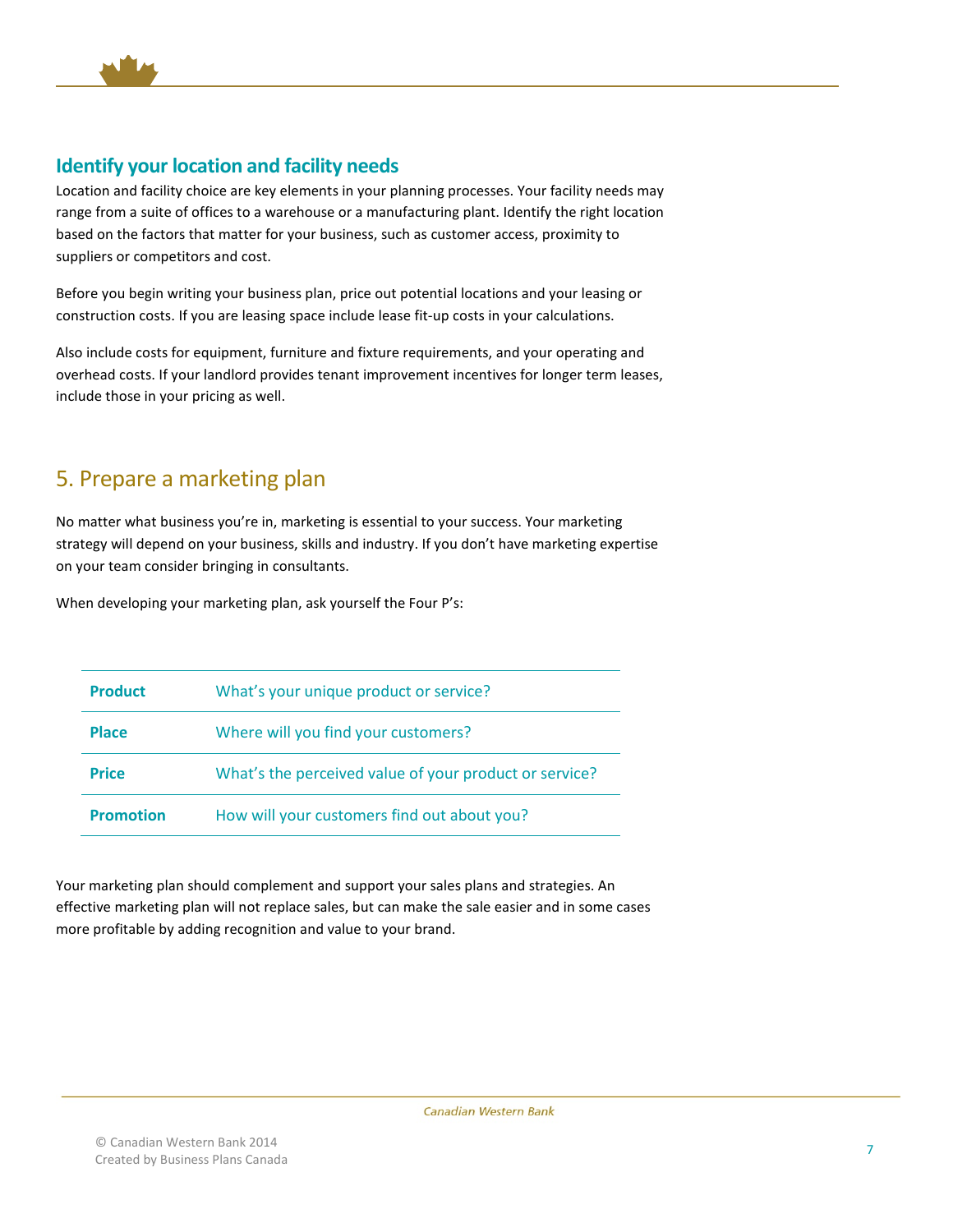

# <span id="page-10-0"></span>6. Crunch the numbers

The heart of your plan is the financial analysis. Deciding on a strategy for forecasting your sales, revenues and costs can be daunting.

This overview will help you identify and gather the information you need for your analysis.

The information you've gathered so far will go into:

- Estimating your market size
- Determining how much you can earn in gross revenues
- Calculating your direct and overhead costs
- Calculating your break-even point

Don't under-estimate your costs or forget that it will take time for your revenues to grow.

One of your most useful tools in developing your financial documents will be your month-bymonth cash flow projections for the first three years. These projections show how cash will flow into the businesses (sources of revenue) and out of the business (costs of running the business) on a monthly basis. A financial advisor can suggest strategies for managing cash flow and deferring costs.

### <span id="page-10-1"></span>**Identify financing opportunities**

It is essential to have enough funding to cover your operating costs while building up your revenues. Investigate all your financing options including your own equity investment, business partners, term loans, lines of credit and equity investors. Loans and lines of credit can be more difficult for a new company to obtain. If you're a new business consider what other options you can explore to help get your business off the ground.

In general, there are few grant opportunities for new businesses unless they involve scientific research or technological innovations. One source of information is the Canada Business Network, a federal resource centre with online resources and services centres in each province. Industry associations can also be very helpful.

Rural and remote regions or areas with challenges such as high commercial vacancy rates may have incentive programs to bring business into specific communities. Local economic development offices will have information on these opportunities.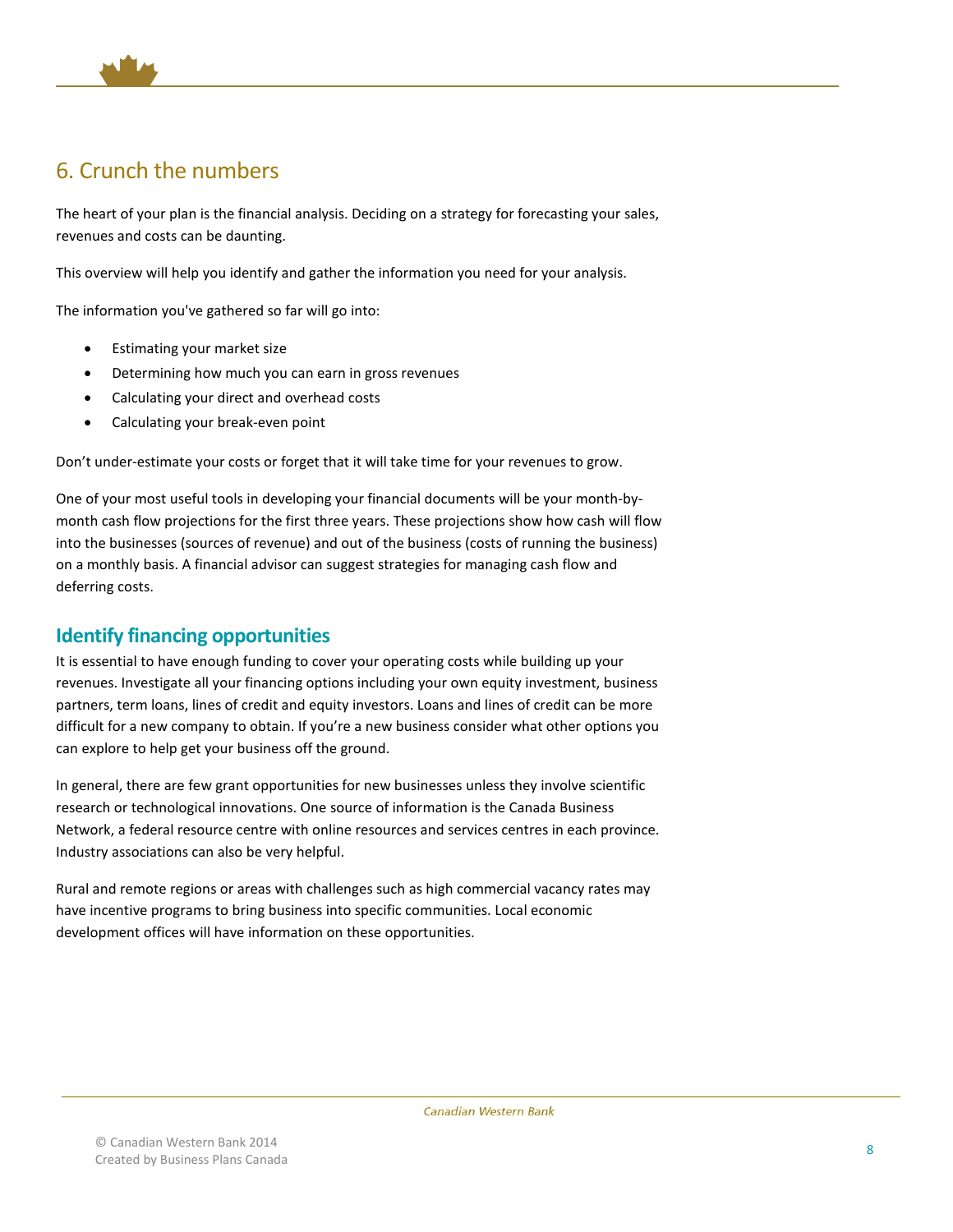

# <span id="page-11-0"></span>7. Develop a schedule

An implementation plan is a critical part of your business plan and you need to gather information to develop it.

For example:

- Consider how the timelines for business name registration and various permits will affect your ability to apply for funding.
- Lease fit-up and construction times are estimates. External factors such as inspections or supply problems can impact a contractor's ability to complete a job on time.
- Facility completion timelines need to be considered for ordering equipment and supplies, hiring staff, and developing and launching your marketing materials and website.
- If there's a seasonal component to your business, you need to be sure you can be ready in time to meet peak demand.

Make a note of your key events and timelines and use that information to develop the implementation section of your business plan.

# <span id="page-11-1"></span>8. Write your business plan

Now that you have gathered all the key pieces of information, you can begin writing your business plan. Our [How to Write a Business Plan](http://cwbank.cwb.local/%7E/media/cwb/documents/how%20to%20write%20a%20business%20plan.ashx) guide will help walk you through the process of documenting your plan.

A complete business plan will include the following sections.

- **Executive summary:** If someone was to read only one page of your business plan, this would be it. Introduce yourself and your business idea, and convince the reader that you and your business are a good investment.
- **Business overview:** Discuss why you are starting this business. What's the demand? Why is this a good idea and why now? Include key features of your products and/or services, and your location and facilities.
- **Strategic objectives:** Where are you going, how will you get there, and how will you measure your progress? Measureable goals are the key to this section.